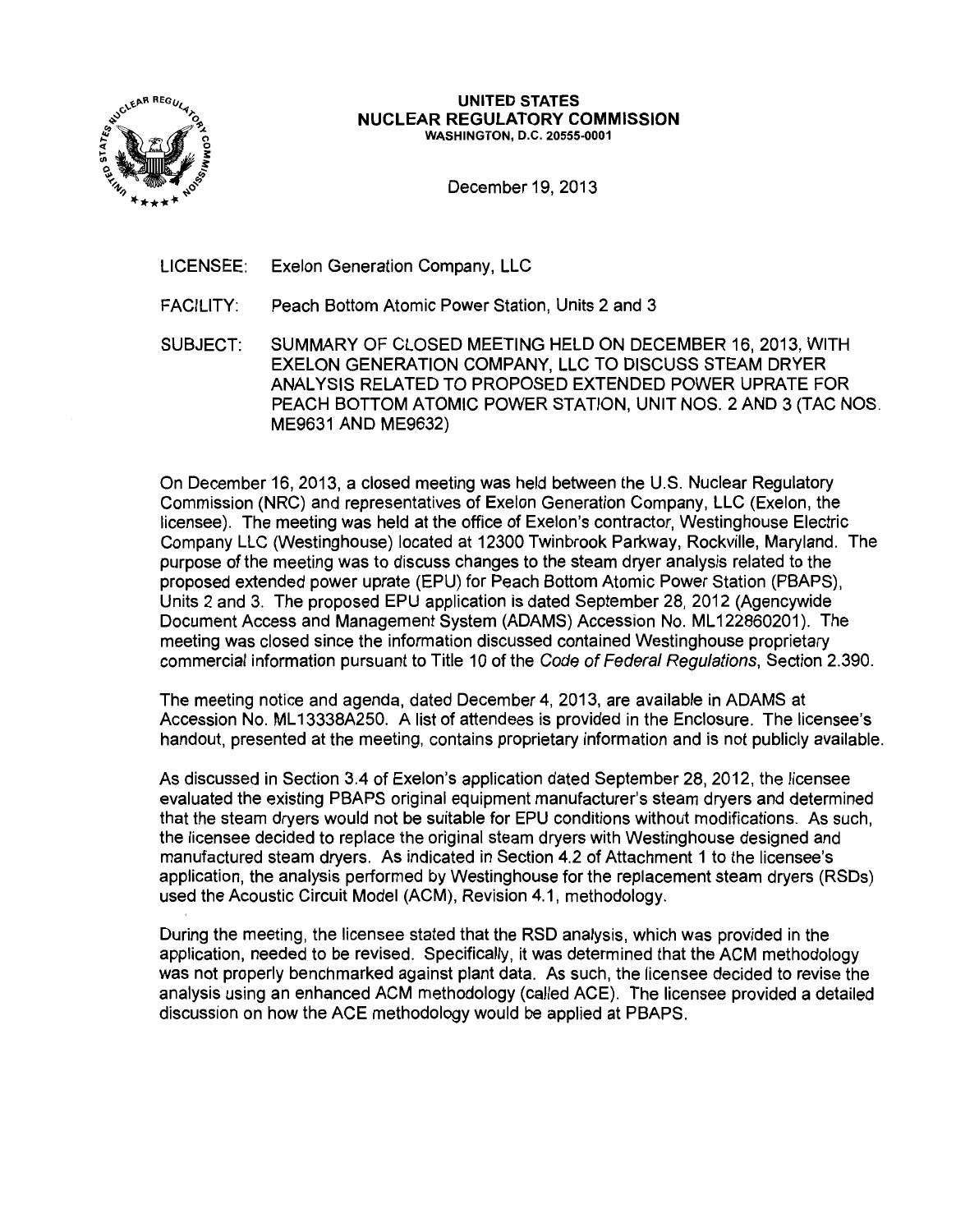In addition to the change to the analysis, the licensee has determined that the RSD design will need to be slightly modified to enhance its structural integrity.

The licensee provided details of the revised analysis including some of the preliminary results. The licensee also discussed its power ascension plan related to validating that the loads on the RSDs are acceptable under EPU conditions.

The licensee also discussed its plans on how it would address the RSD-related request for additional information (RAI) questions from the NRC staff. Based on the revised methodology for the analysis, the NRC staff agreed to review the outstanding RAI questions to see if any needed to be modified, consolidated or deleted.

The licensee indicated that some of the revised RSD analysis would be provided in mid-February 2014, and the remainder would be provided by the end of February 2014. The NRC staff addressed concerns with the overall project schedule and indicated that it was not clear that the review would be completed prior to the fall 2014 outage for PBAPS Unit 2. The NRC staff agreed to take a closer look at the schedule based on the current status of the review and the licensee's planned submittal schedule.

Please direct any inquiries to me at 301-415-1420, or Rick.Ennis@nrc.gov.

 $1035$ md

Richard B. Ennis, Senior Project Manager Plant Licensing Branch 1-2 Division of Operating Reactor Licensing Office of Nuclear Reactor Regulation

Docket Nos. 50-277 and 50-278

Enclosure: List of Attendees

cc w/encl: Distribution via Listserv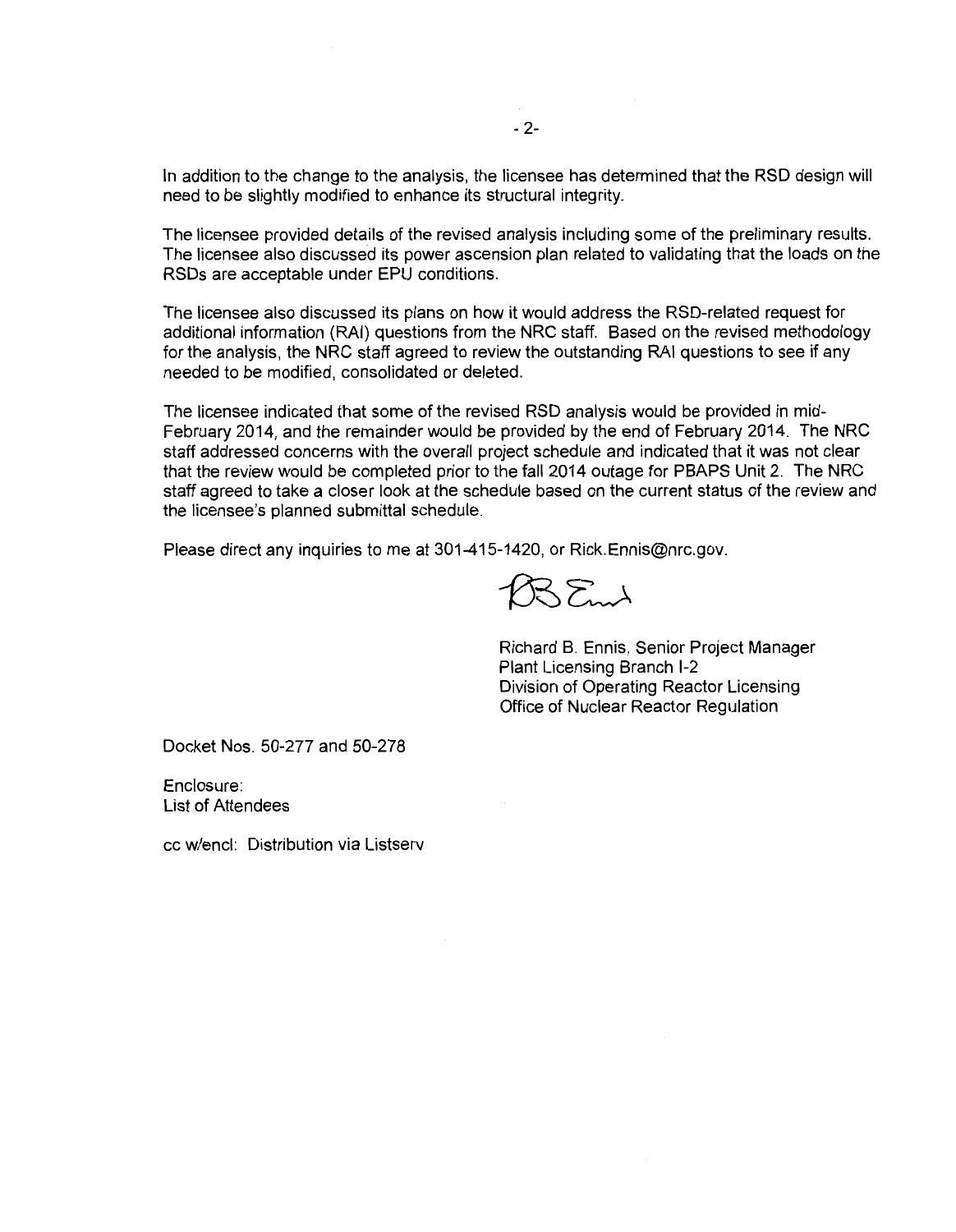### LIST OF ATTENDEES

# DECEMBER 16.2013. CLOSED MEETING WITH EXELON GENERATION COMPANY. LLC

## PEACH BOTTOM ATOMIC POWER STATION, UNITS 2 AND 3

## STEAM DRYER ANALYSIS FOR PROPOSED EXTENDED POWER UPRATE

| <b>Name</b>           | Organization                                 |
|-----------------------|----------------------------------------------|
| <b>Rick Ennis</b>     | <b>NRC</b>                                   |
| Chakrapani Basavaraju | <b>NRC</b>                                   |
| John Rommel           | Exelon                                       |
| Ken Ainger            | Exelon                                       |
| Kevin Borton          | Exelon                                       |
| <b>Brian Voll</b>     | Exelon                                       |
| Ron Janowiak          | Exelon                                       |
| Joe Ferrante          | Exelon                                       |
| Tom Zalewski          | Westinghouse                                 |
| David Forsyth         | Westinghouse                                 |
| Gianluca Longoni      | Westinghouse                                 |
| David Suddaby         | Westinghouse                                 |
| <b>Steve Hambric</b>  | NRC Contractor - Penn State                  |
| Vik Shah*             | NRC Contractor - Argonne National Laboratory |
| Samir Ziada*          | NRC Contractor - McMaster University         |

\* via telephone